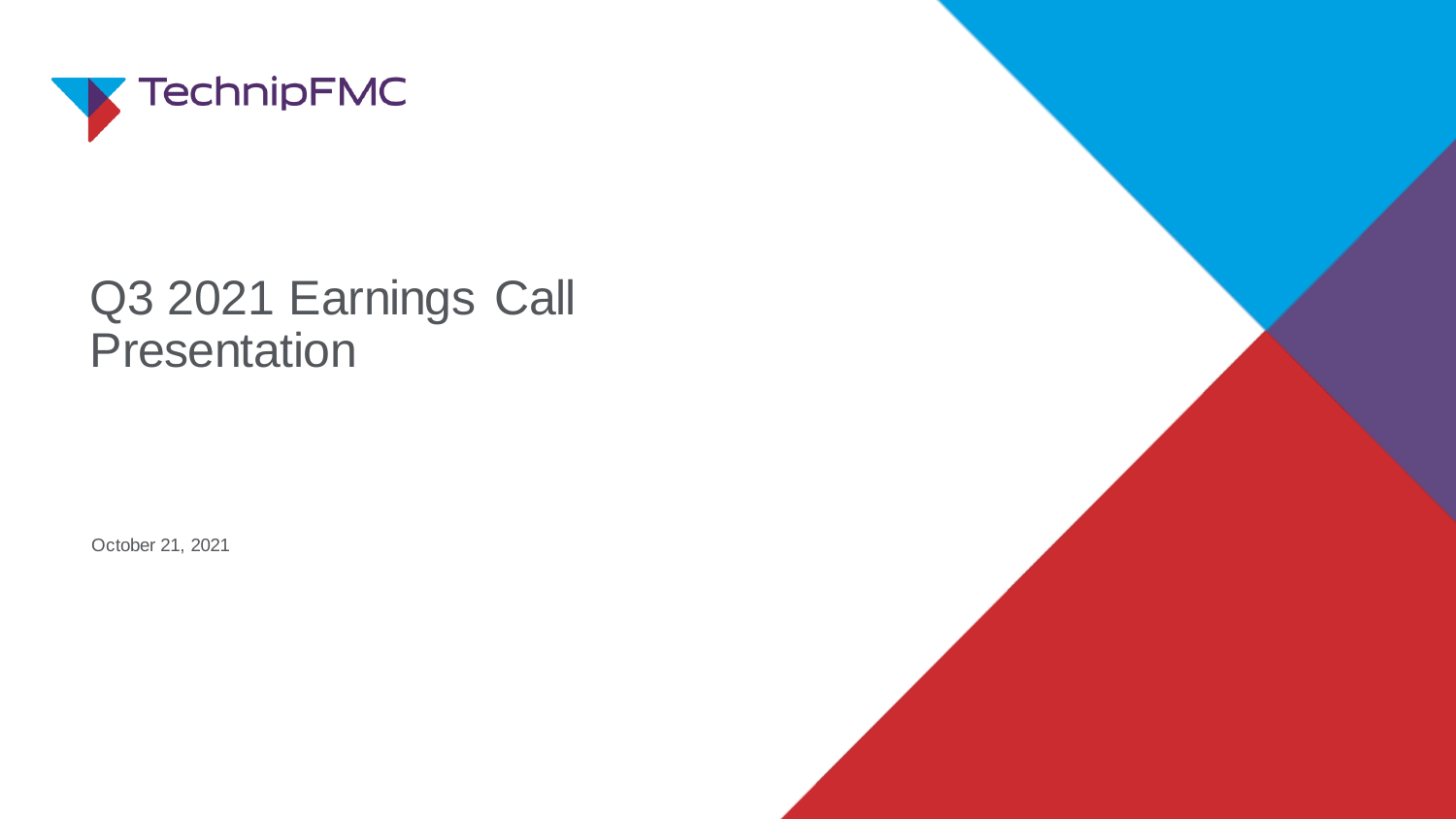#### **Disclaimer** Forward-looking statements

This communication contains "forward-looking statements" as defined in Section 27A of the United States Securities Act of 1933, as amended, and Section 21E of the United States Securities Exchange Act of 1934, as amended. Forward-looking statement usually relate to future events and anticipated revenues, earnings, cash flows, or other aspects of our operations or operating results. Forward-looking statements are often identified by words such as "guidance," "confident," "believe," "expect," "anticipate," "plan," "intend," "foresee," "should," "would," "could," "may," "will," "likely," "predicated," "estimate," "outlook" and similar expressions, including the negative thereof. The absence of these words, however, does not mean that the statements are not forward-looking. These forward-looking statements are based on our current expectations, beliefs, and assumptions concerning future developments and business conditions and their potential effect on us. While management believes these forward-looking statements are reasonable as and when made, there can be no assurance that future developments affecting us will be those that we anticipate. All of our forward-looking statements involve risks and uncertainties (some of which are significant or beyond our control) and assumptions that could cause actual results to differ materially from our historical experience and our present expectations or projections, including unpredictable trends in the demand for and price of crude oil and natural gas; competition and unanticipated changes relating to competitive factors in our industry, including ongoing industry consolidation; the COVID-19 pandemic and its impact on the demand for our products and services; our inability to develop, implement and protect new technologies and services; the cumulative loss of major contracts, customers or alliances; disruptions in the political, regulatory, economic and social conditions of the countries in which we conduct business; the refusal of DTC and Euroclear to act as depository and clearing agencies for our shares; the United Kingdom's withdrawal from the European Union; the impact of our existing and future indebtedness and the restrictions on our operations by terms of the agreements governing our existing indebtedness; the risks caused by our acquisition and divestiture activities; the risks caused by fixed-price contracts; any delays and cost overruns of new capital asset construction projects for vessels and manufacturing facilities; our failure to deliver our backlog; our reliance on subcontractors, suppliers and our joint venture partners; a failure or breach of our IT infrastructure or that of our subcontractors, suppliers or joint venture partners, including as a result of cyber-attacks; the risks of pirates endangering our maritime employees and assets; potential liabilities inherent in the industries in which we operate or have operated; our failure to comply with numerous laws and regulations, including those related to environmental protection, health and safety, labor and employment, import/export controls, currency exchange, bribery and corruption, taxation, privacy, data protection and data security; the additional restrictions on dividend payouts or share repurchases as an English public limited company; uninsured claims and litigation against us, including intellectual property litigation; tax laws, treaties and regulations and any unfavorable findings by relevant tax authorities; the uncertainties related to the anticipated benefits or our future liabilities in connection with the spin-off of Technip Energies (the "Spin-off"); any negative changes in Technip Energies' results of operations, cash flows and financial position, which impact the value of our remaining investment therein; potential departure of our key managers and e mployees; adverse seasonal and weather conditions and unfavorable currency exchange rate and risk in connection with our defined benefit pension plan commitments and other ris ks as discussed in Part I, Item 1A, "Risk Factors" of our Annual Report on Form 10-K for the fiscal year ended December 31, 2020 and Part II, Item 1A, "Risk Factors" of our subsequently filed Quarterly Reports on Form 10-Q.

We caution you not to place undue reliance on any forward-looking statements, which speak only as of the date hereof. We undertake no obligation to publicly update or revise any of our forward-looking statements after the date they are made, whether as a result of new information, future events or otherwise, except to the extent required by law.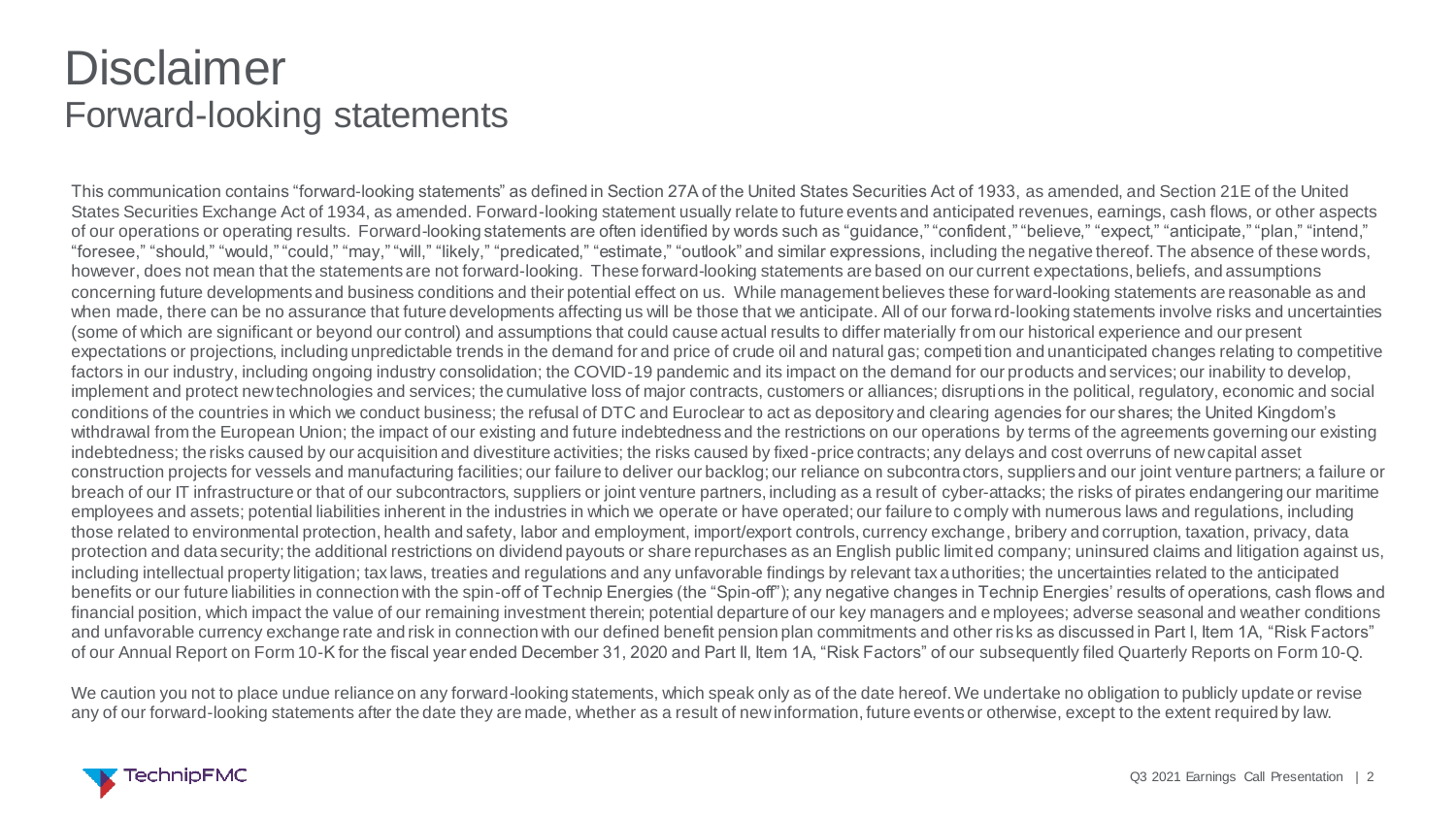## **Q3 2021 Overview Financial Results and Operational Highlights**

Doug Pferdehirt, Chairman and Chief Executive Officer Alf Melin, EVP and Chief Financial Officer

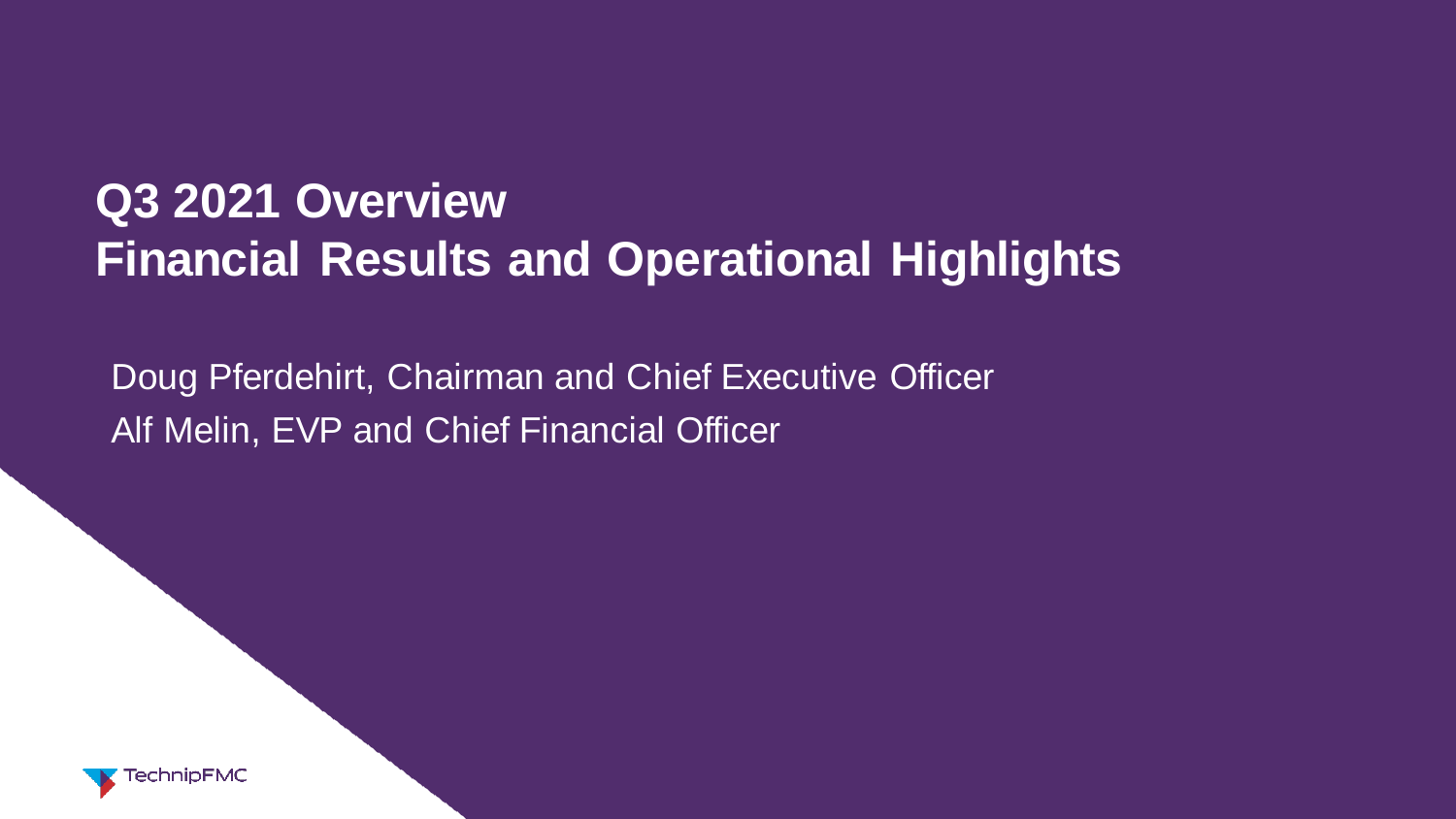#### Q3 2021 Operational summary

**Highlights**

- Results reflect continuation of strong operational performance delivered over first half of year
- Subsea inbound orders of \$1.1 billion; remain on track to achieve solid double-digit growth YoY
- Awarded 3 vessel charters in Brazil; well-positioned for region's robust outlook over next decade
- Long-term strategic alliance with Talos to progress CCS opportunities through full project lifecycle

**Takeaways**

**YTD Subsea orders of \$3.9B approaching level achieved in full-year 2020**

**Fourth consecutive quarter of growth in Subsea Opportunity list** 

**Magma technologies enable new energy transportation system**

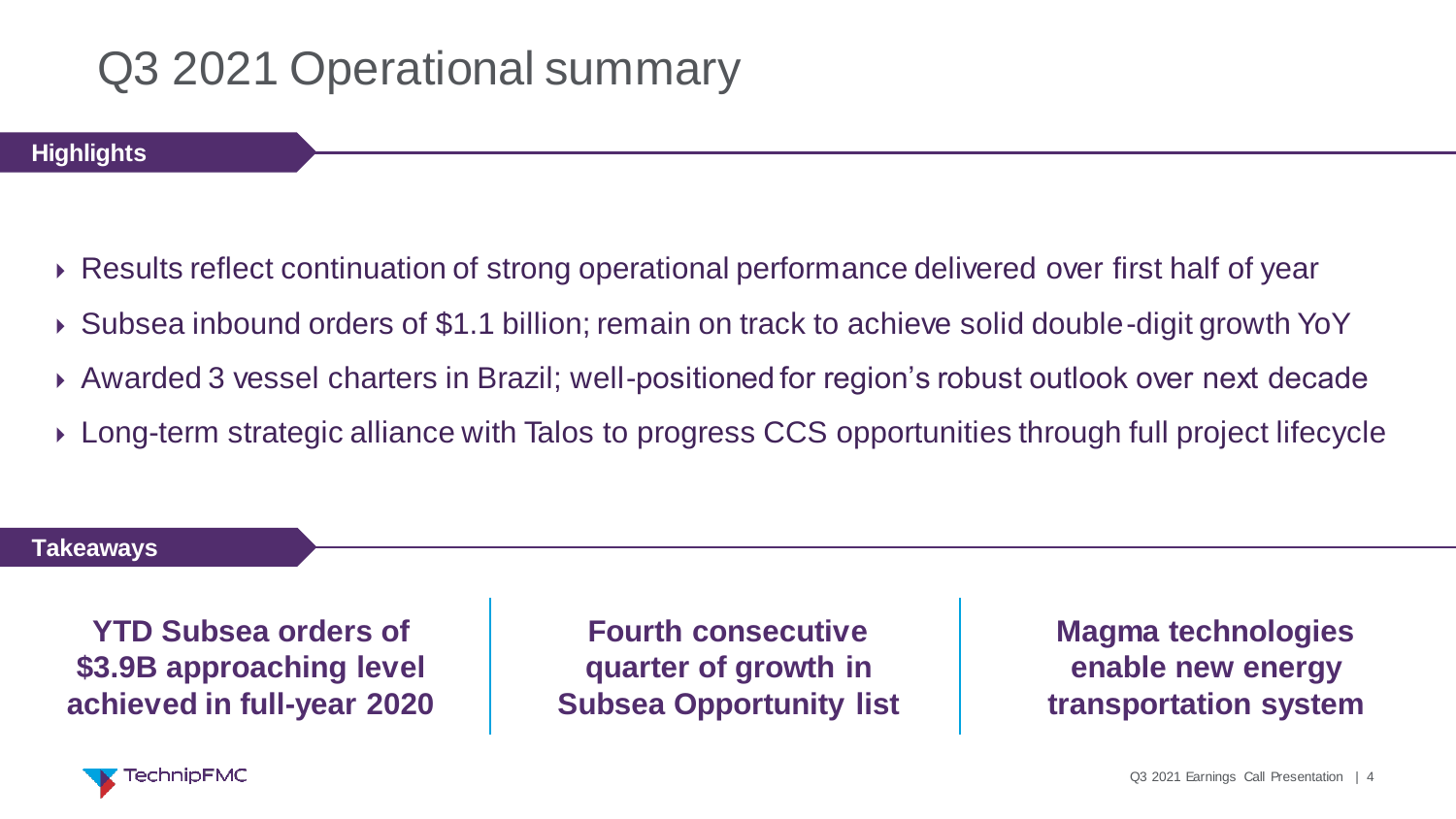**Highlights**

- ▶ Adjusted EBITDA from continuing operations of \$141 million
- ▶ Free cash flow from continuing operations of \$89 million
- Confident in achieving full year 2021 financial guidance
- ▶ Net debt improved to \$1.2 billion; short and long-term debt reduced \$185 million

| J I .4D<br><b>Inbound orders</b>        |
|-----------------------------------------|
| <b>\$7.0B</b><br><b>Backlog</b>         |
| <b>\$141M</b><br><b>Adjusted EBITDA</b> |
| <b>\$89M</b><br><b>Free cash flow</b>   |

**\$1.4B**

| <b>OCULTELIL LESUILS</b>      |       |             |       |        |                                                |                               |       |             |      |                      |     |                               |
|-------------------------------|-------|-------------|-------|--------|------------------------------------------------|-------------------------------|-------|-------------|------|----------------------|-----|-------------------------------|
| <b>Subsea</b>                 | 3Q21  | <b>2Q21</b> | 3Q20  | QoQ    | YoY                                            | <b>Surface Technologies</b>   | 3Q21  | <b>2Q21</b> | 3Q20 |                      | QoQ | YoY                           |
| <b>Revenue</b>                | 1,312 | ,394        | 1,502 | -6%    | $-13%$                                         | <b>Revenue</b>                | 267   | 275         | 226  |                      | -3% | 18%                           |
| <b>Adjusted EBITDA margin</b> | 11.2% | 11.1%       | 9.7%  |        | $10 \text{ bps}$ $\triangle$ $150 \text{ bps}$ | <b>Adjusted EBITDA margin</b> | 10.6% | 11.0%       | 7.7% | $\blacktriangledown$ |     | $-40$ bps $\triangle$ 290 bps |
| <b>Inbound orders</b>         | 1,116 | ,291        | 1,607 | $-14%$ | $-31%$                                         | Inbound orders                | 250   | 268         | 208  |                      | -7% | 20%                           |
| <b>Backlog</b>                | 6,661 | 6,952       | 7,218 | -4%    | $-8%$                                          | <b>Backlog</b>                | 341   | 360         | 369  |                      | -5% | -8%                           |
|                               |       |             |       |        |                                                |                               |       |             |      |                      |     |                               |

Sogmant rocult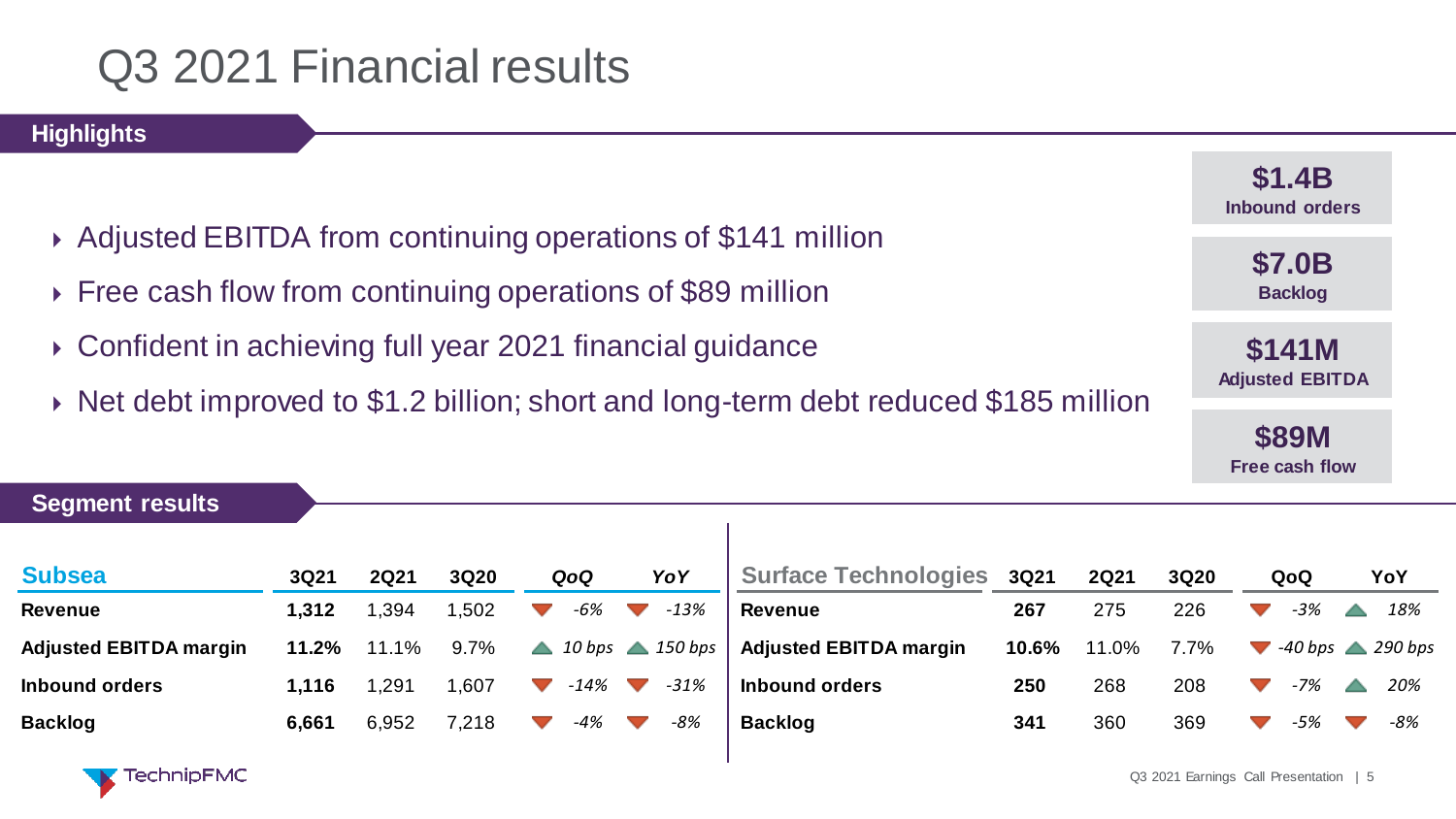#### Q3 2021 Cash flow and net debt

(in \$ millions)



**TechnipFMC**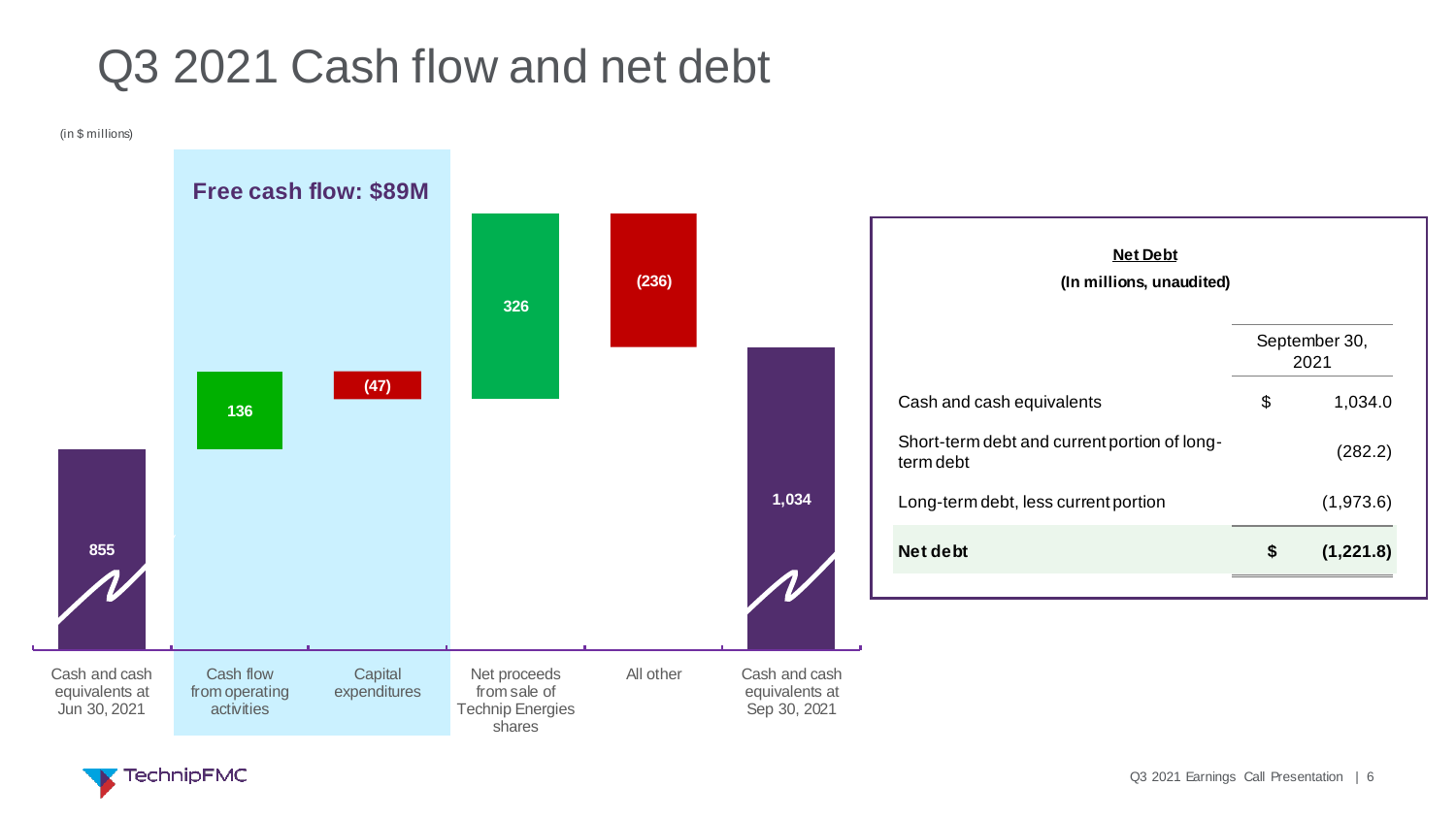#### 2021 Full-year financial guidance<sup>1</sup>*(As of July 21, 2021)*

#### **Subsea**

- **Revenue** in a range of \$5.2 5.5 billion
- **EBITDA** margin in a range of 10 11% (excluding charges and credits)

#### **Surface Technologies**

- **Revenue** in a range of \$1,050 1,250 million
- **EBITDA** margin in a range of 10 12% (excluding charges and credits)

#### **TechnipFMC**

- **Corporate expense, net** \$105 115 million (includes depreciation and amortization of ~\$5 million)
- **Net interest expense** \$135 140 million
- **Tax provision, as reported** \$85 95 million
- **Capital expenditures** approximately \$250 million
- **Free cash flow**<sup>2</sup>  $$120 220$  million

**All segment guidance assumes no further material degradation from COVID-19 related impacts.** 

**Guidance based on continuing operations; excludes the impact of Technip Energies which is reported as discontinued operations.**

<sup>1</sup>Our guidance measures EBITDA margin (excluding charges and credits), corporate expense, net, net interest expense, and free c ash flow are non-GAAP financial measures. We are unable to provide a reconciliation to a comparable GAAP measure on a forw ard-looking basis w ithout unreasonable effort because of the unpredictability of the individual components of the most directly comparable GAAP financial measure and the variability of items excluded from such measure. Such information may have a significant, and potentially unpredictable, impact on our future financial results. <sup>2</sup>Free cash flow = cash flow from operations less capital expenditures

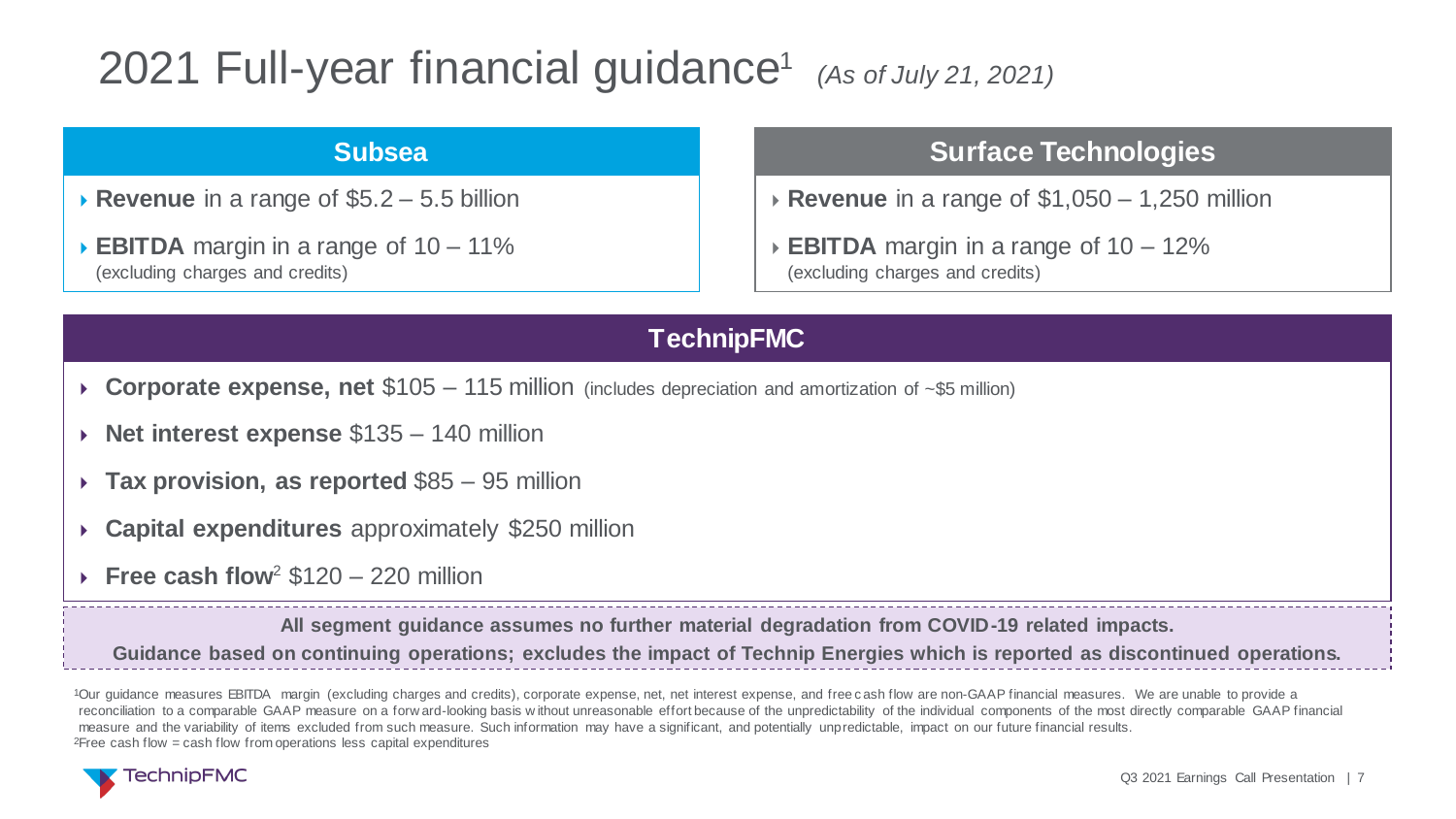## Backlog visibility



#### **Surface Technologies backlog scheduling**

*as of September 30, 2021*



<sup>1</sup>Backlog does not capture all revenue potential for subsea services

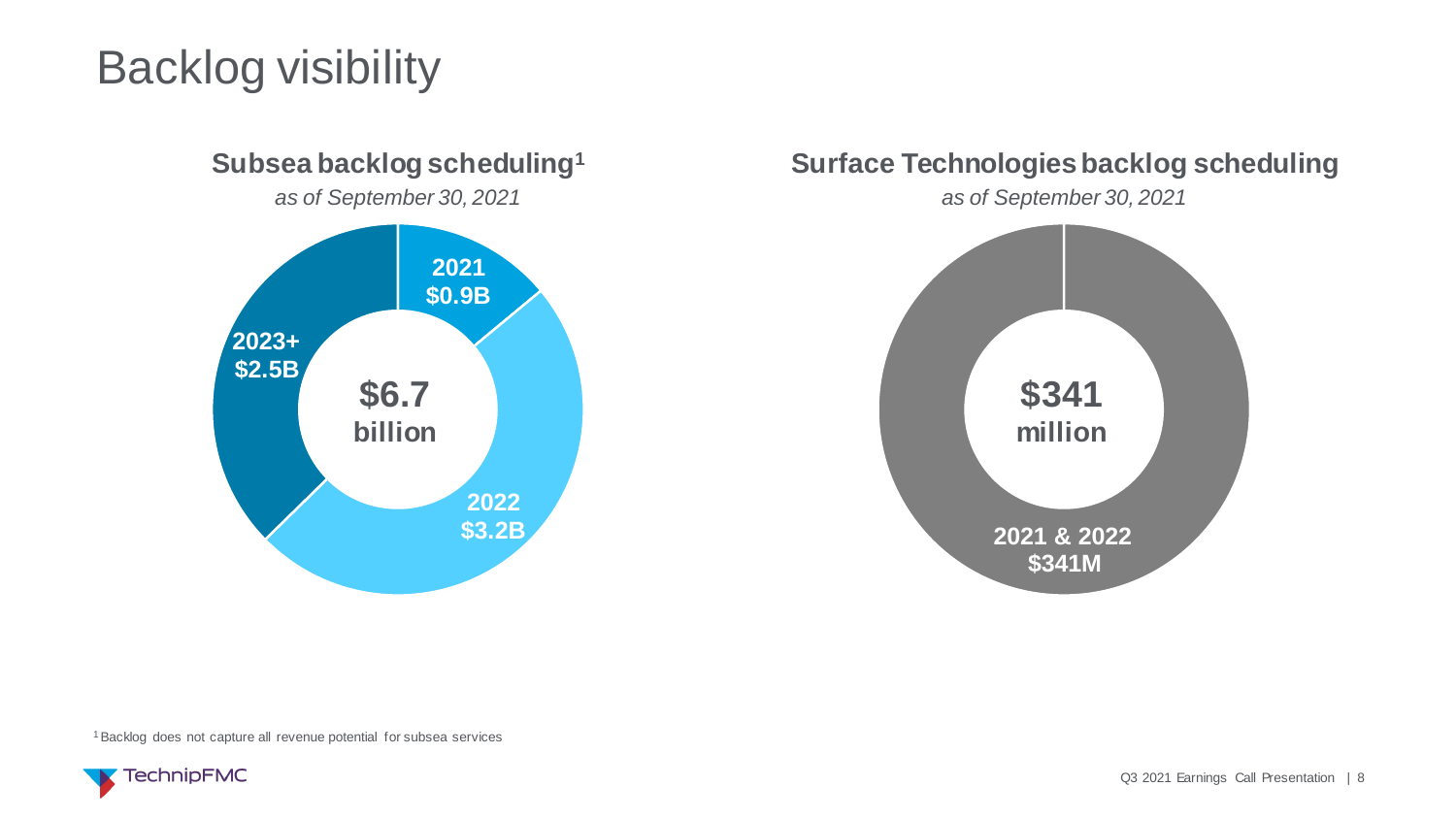## Subsea opportunities in the next 24 months<sup>1</sup>



Removed *Not applicable*

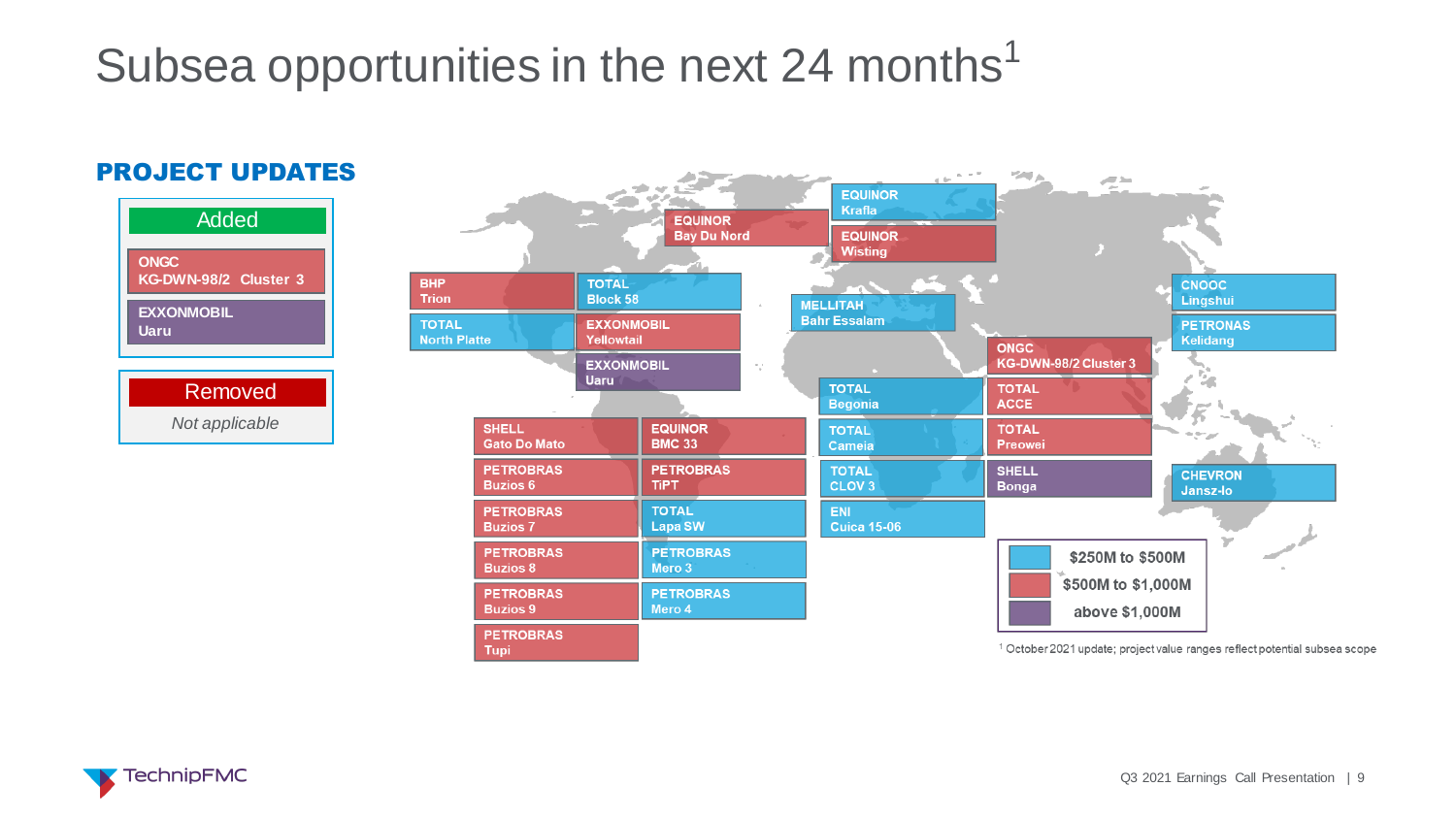# Appendix

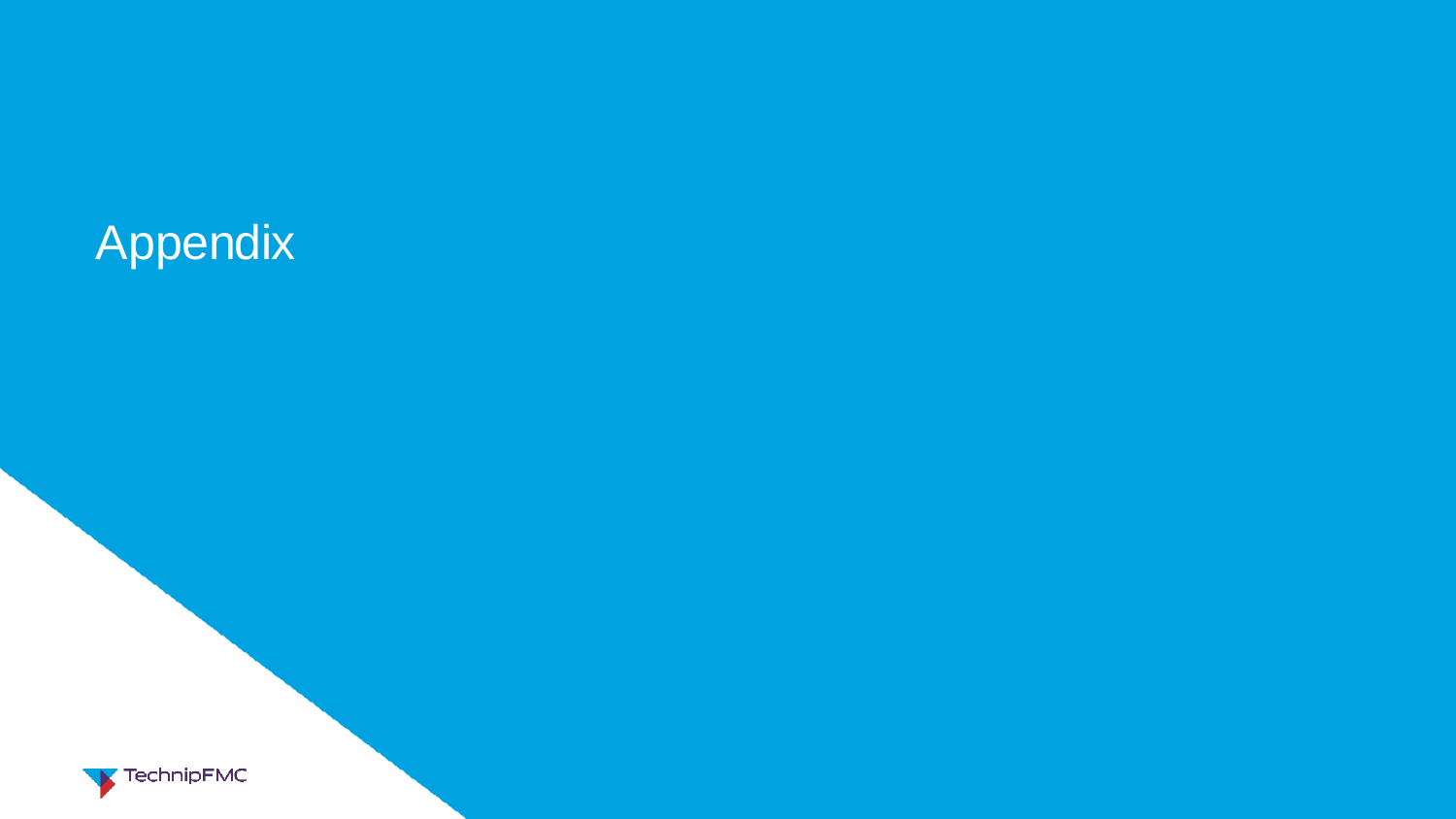# **Glossary**

| Term        | <b>Definition</b>                     | <b>Term</b>        | <b>Definition</b>                                                  |
|-------------|---------------------------------------|--------------------|--------------------------------------------------------------------|
| <b>Bcm</b>  | <b>Billion Cubic Meters per Annum</b> | iEPCI™             | Integrated Engineering, Procurement, Construction and Installation |
| <b>CAGR</b> | <b>Compound Annual Growth Rate</b>    | <b>iFEED™</b>      | Integrated Front End Engineering and Design                        |
| <b>CCS</b>  | Carbon Capture and Storage            | <b>iLOF™</b>       | Integrated Life of Field                                           |
| E&C         | Engineering and Construction          | <b>LNG</b>         | <b>Liquefied Natural Gas</b>                                       |
| <b>ESG</b>  | Environmental, Social and Governance  | MM <sub>b</sub> /d | Million Barrels per Day                                            |
| <b>FID</b>  | <b>Final Investment Decision</b>      | Mtpa               | Million Metric Tonnes per Annum                                    |
| <b>FLNG</b> | <b>Floating LNG</b>                   | <b>NAM</b>         | North America                                                      |
| F/X         | Foreign Exchange                      | <b>RCF</b>         | <b>Revolving Credit Facility</b>                                   |
| <b>GHG</b>  | <b>Greenhouse Gas Emissions</b>       | <b>ROIC</b>        | Return on Invested Capital                                         |
| <b>GOM</b>  | <b>Gulf of Mexico</b>                 | <b>ROV</b>         | <b>Remotely Operated Vehicles</b>                                  |
| HP/HT       | High Pressure / High Temperature      | <b>ROW</b>         | <b>Rest of World</b>                                               |
| <b>HSE</b>  | Health, Safety and Environment        |                    |                                                                    |

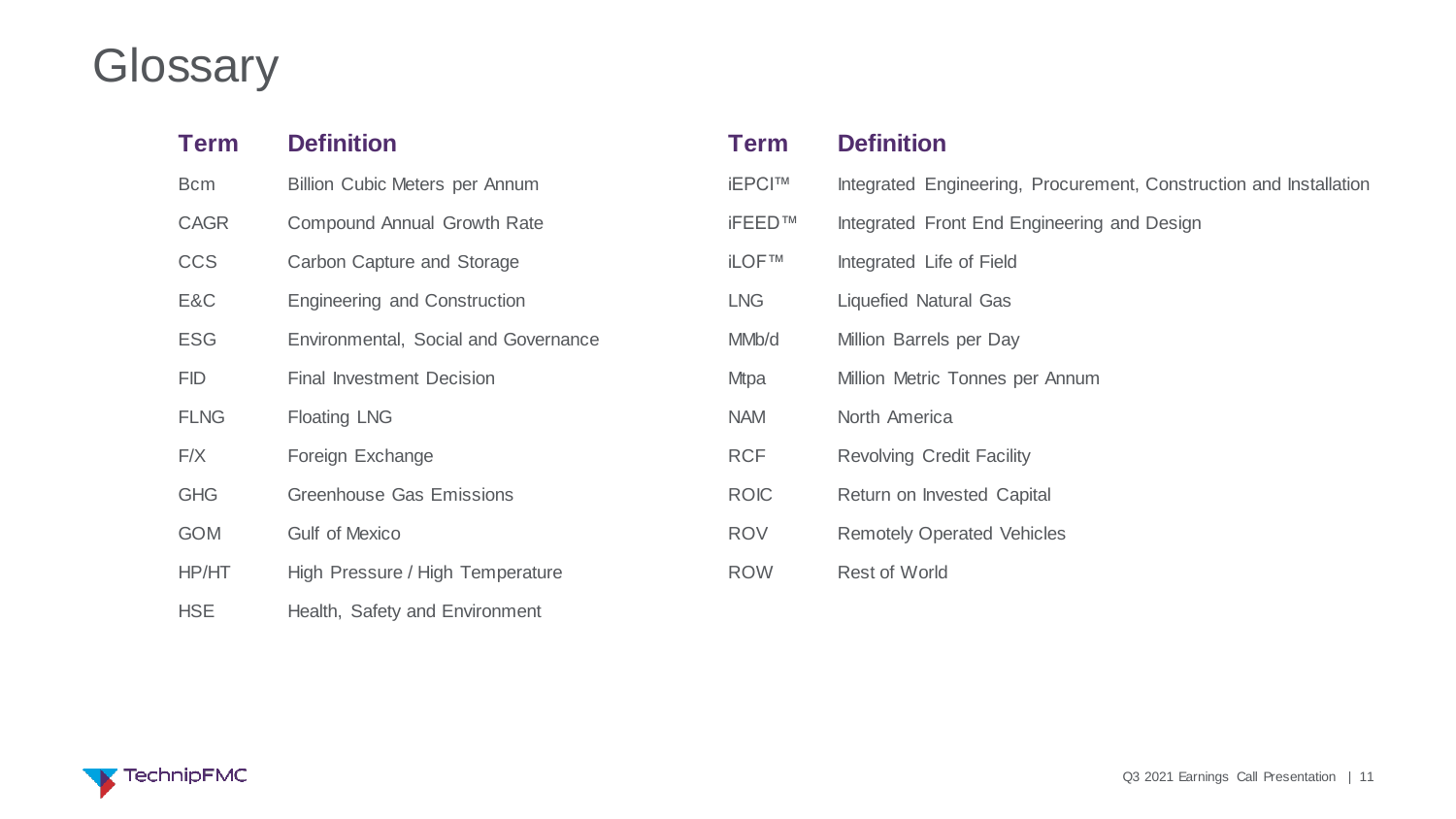#### TECHNIPFMC PLC AND CONSOLIDATED SUBSIDIARIES RECONCILIATION OF GAAP TO NON-GAAP FINANCIAL MEASURES (In millions, unaudited)

#### **Charges and Credits**

In addition to financial results determined in accordance with U.S. generally accepted accounting principles (GAAP), the third quarter 2021 Earnings Release also includes non-GAAP financial measures (as defined in Item 10 of Regulation S-K of the Securities Exchange Act of 1934, as amended) and describes performance on a year-over-year basis against 2020 results and measures. Net income, excluding charges and credits, as well as measures derived from it (including Diluted EPS, excluding charges and credits: Income before net interest expense and taxes, excluding charges and credits ("Adjusted Operating profit"); Depreciation and amortization, excluding charges and credits; Earnings before net interest expense, income taxes, depreciation and amortization, excluding charges and credits ("Adjusted EBITDA"); and net cash) are non-GAAP financial measures. Management believes that the exclusion of charges and credits from these financial measures enables investors and management to more effectively evaluate TechnipFMC's operations and consolidated results of operations period-over-period, and to identify operating trends that could otherwise be masked or misleading to both investors and management by the excluded items. These measures are also used by management as performance measures in determining certain incentive compensation. The foregoing non-GAAP financial measures should be considered by investors in addition to, not as a substitute for or superior to, other measures of financial performance prepared in accordance with GAAP. The following is a reconciliation of the most comparable financial measures under GAAP to the non-GAAP financial measures.

|                                                                                                              |    |                                                                               |      |                                                                                                                                               |   |                                                                           |   | <b>Three Months Ended</b>                                                                    |   |                                     |    |                                                                                                                           |   |        |
|--------------------------------------------------------------------------------------------------------------|----|-------------------------------------------------------------------------------|------|-----------------------------------------------------------------------------------------------------------------------------------------------|---|---------------------------------------------------------------------------|---|----------------------------------------------------------------------------------------------|---|-------------------------------------|----|---------------------------------------------------------------------------------------------------------------------------|---|--------|
|                                                                                                              |    | September 30, 2021                                                            |      |                                                                                                                                               |   |                                                                           |   |                                                                                              |   |                                     |    |                                                                                                                           |   |        |
|                                                                                                              |    | Loss from<br>continuing<br>operations<br>attributable to<br>TechnipFMC<br>рIс |      | <b>Income</b><br>attributable to<br>non-<br>controlling<br>interests from<br>continuing<br><b>Provision for</b><br>operations<br>income taxes |   | Net interest<br>expense and<br>loss on early<br>extinguishment<br>of debt |   | <b>Income</b> before<br>net interest<br>expense and<br>income taxes<br>(Operating<br>profit) |   | Depreciation<br>and<br>amortization |    | <b>Earnings</b><br>before net<br>interest<br>expense,<br>income taxes.<br>depreciation<br>and<br>amortization<br>(EBITDA) |   |        |
| TechnipFMC plc, as reported                                                                                  | s  | (40.6)                                                                        | - \$ | 1.6                                                                                                                                           | s | 12.3                                                                      | s | 55.3                                                                                         | s | 28.6                                | \$ | 96.5                                                                                                                      | s | 125.1  |
| Charges and (credits):                                                                                       |    |                                                                               |      |                                                                                                                                               |   |                                                                           |   |                                                                                              |   |                                     |    |                                                                                                                           |   |        |
| Impairment and other charges                                                                                 |    | 38.0                                                                          |      |                                                                                                                                               |   |                                                                           |   |                                                                                              |   | 38.0                                |    |                                                                                                                           |   | 38.0   |
| Restructuring and other charges                                                                              |    | 6.1                                                                           |      |                                                                                                                                               |   | (0.1)                                                                     |   |                                                                                              |   | 6.0                                 |    |                                                                                                                           |   | 6.0    |
| Income from investment in Technip<br>Energies                                                                |    | (28.5)                                                                        |      |                                                                                                                                               |   |                                                                           |   |                                                                                              |   | (28.5)                              |    |                                                                                                                           |   | (28.5) |
| Adjusted financial measures                                                                                  |    | (25.0)                                                                        | -S   | 1.6                                                                                                                                           | s | 12.2                                                                      | s | 55.3                                                                                         | s | 44.1                                | s  | 96.5                                                                                                                      | s | 140.6  |
| Diluted loss per share from continuing<br>operations attributable to TechnipFMC plc,<br>as reported          | \$ | (0.09)                                                                        |      |                                                                                                                                               |   |                                                                           |   |                                                                                              |   |                                     |    |                                                                                                                           |   |        |
| Adjusted diluted loss per share from<br>continuing operations <sup>2</sup> attributable to<br>TechnipFMC plc | \$ | (0.06)                                                                        |      |                                                                                                                                               |   |                                                                           |   |                                                                                              |   |                                     |    |                                                                                                                           |   |        |

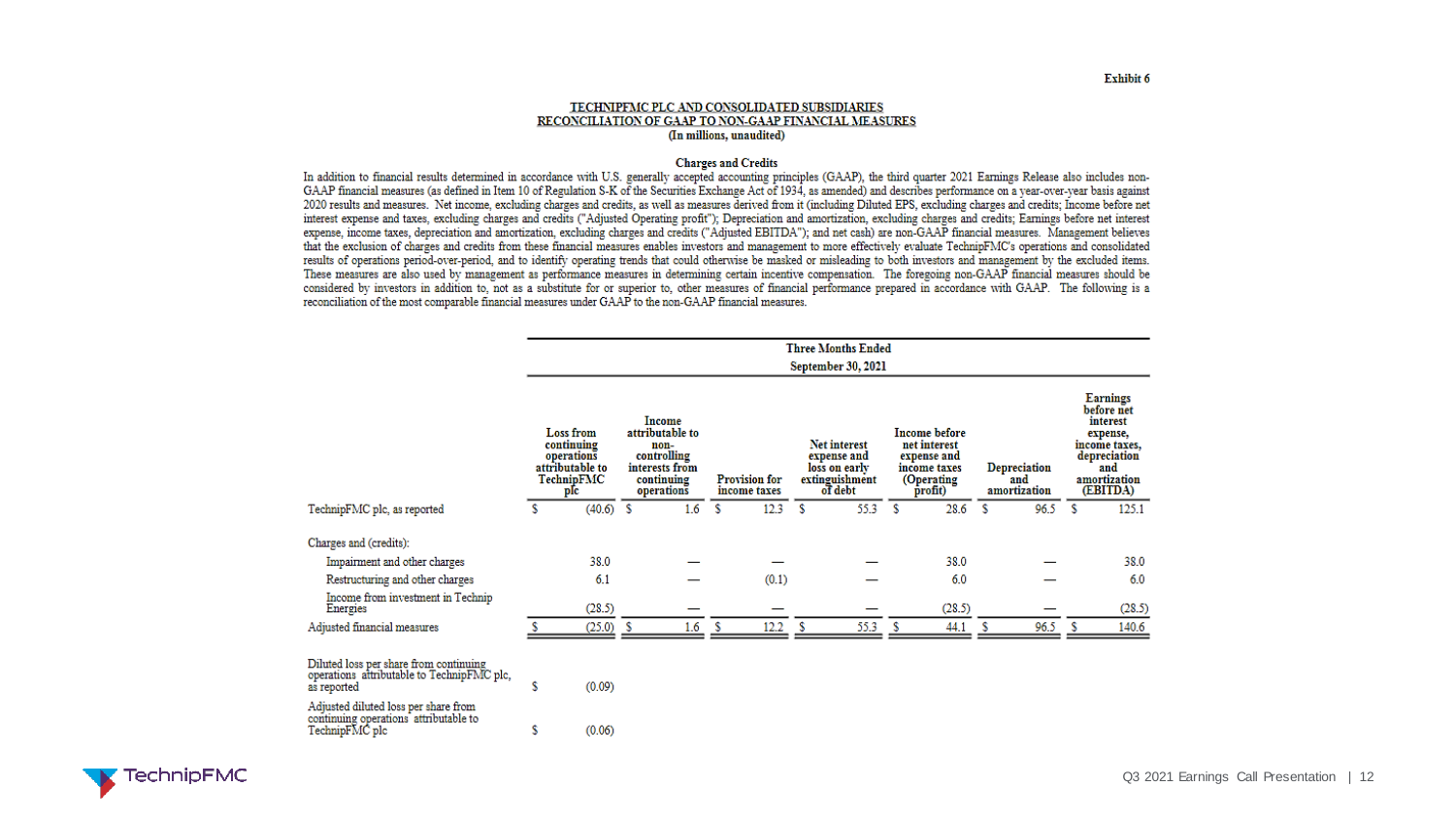# TECHNIPFMC PLC AND CONSOLIDATED SUBSIDIARIES<br>RECONCILIATION OF GAAP TO NON-GAAP FINANCIAL MEASURES<br>(In millions, unaudited)

|                                                | <b>Three Months Ended</b><br>September 30, 2021 |         |                                |       |                             |             |                                       |        |      |         |  |  |  |
|------------------------------------------------|-------------------------------------------------|---------|--------------------------------|-------|-----------------------------|-------------|---------------------------------------|--------|------|---------|--|--|--|
|                                                |                                                 |         |                                |       |                             |             |                                       |        |      |         |  |  |  |
|                                                | Subsea                                          |         | <b>Surface</b><br>Technologies |       | Corporate<br><b>Expense</b> |             | Foreign<br>Exchange, net<br>and Other |        |      | Total   |  |  |  |
| Revenue                                        | \$                                              | 1,312.1 | \$                             | 267.3 | \$                          |             | \$                                    |        | \$   | 1,579.4 |  |  |  |
| Operating profit (loss), as reported (pre-tax) | \$                                              | 23.5    | s                              | 12.1  | s                           | $(29.3)$ \$ |                                       | 22.3   | - \$ | 28.6    |  |  |  |
| Charges and (credits):                         |                                                 |         |                                |       |                             |             |                                       |        |      |         |  |  |  |
| Impairment and other charges                   |                                                 | 38.0    |                                |       |                             |             |                                       |        |      | 38.0    |  |  |  |
| Restructuring and other charges                |                                                 | 5.6     |                                |       |                             | 0.4         |                                       |        |      | 6.0     |  |  |  |
| Income from investment in Technip Energies     |                                                 | —       |                                |       |                             |             |                                       | (28.5) |      | (28.5)  |  |  |  |
| Subtotal                                       |                                                 | 43.6    |                                |       |                             | 0.4         |                                       | (28.5) |      | 15.5    |  |  |  |
| Adjusted Operating profit (loss)               |                                                 | 67.1    |                                | 12.1  |                             | (28.9)      |                                       | (6.2)  |      | 44.1    |  |  |  |
| Depreciation and amortization                  |                                                 | 79.4    |                                | 16.3  |                             | 0.8         |                                       |        |      | 96.5    |  |  |  |
| Adjusted EBITDA                                |                                                 | 146.5   | Ŝ                              | 28.4  | s                           | $(28.1)$ \$ |                                       | (6.2)  | s    | 140.6   |  |  |  |
| Operating profit margin, as reported           |                                                 | 1.8%    |                                | 4.5%  |                             |             |                                       |        |      | 1.8%    |  |  |  |
| Adjusted Operating profit margin               |                                                 | 5.1%    |                                | 4.5%  |                             |             |                                       |        |      | 2.8%    |  |  |  |
| Adjusted EBITDA margin                         |                                                 | 11.2%   |                                | 10.6% |                             |             |                                       |        |      | 8.9%    |  |  |  |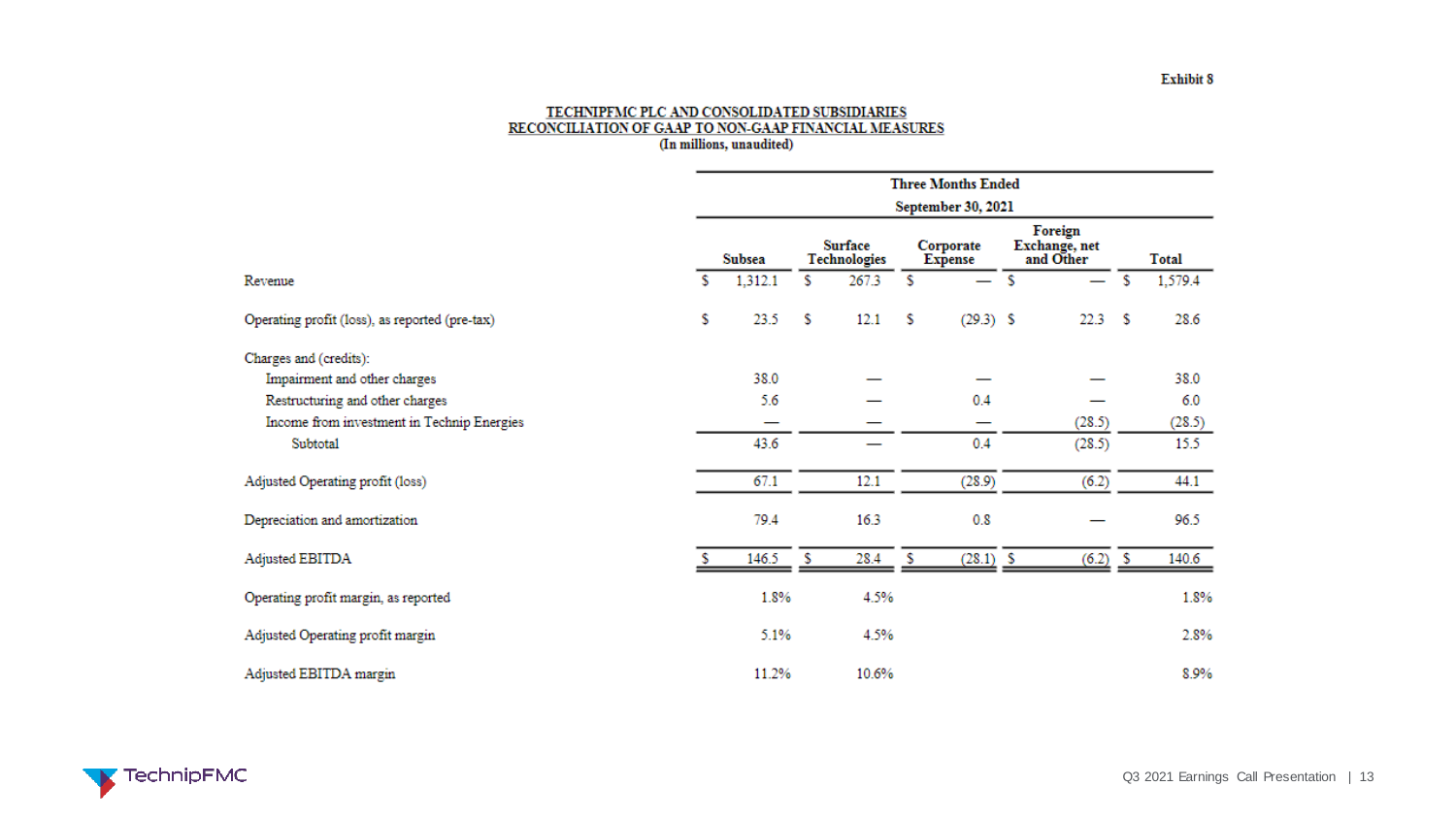# TECHNIPFMC PLC AND CONSOLIDATED SUBSIDIARIES<br>RECONCILIATION OF GAAP TO NON-GAAP FINANCIAL MEASURES<br>(In millions, unaudited)

|                                                | <b>Three Months Ended</b> |         |    |                                |    |                             |   |                                       |    |              |  |  |  |
|------------------------------------------------|---------------------------|---------|----|--------------------------------|----|-----------------------------|---|---------------------------------------|----|--------------|--|--|--|
|                                                | June 30, 2021             |         |    |                                |    |                             |   |                                       |    |              |  |  |  |
|                                                |                           | Subsea  |    | <b>Surface</b><br>Technologies |    | Corporate<br><b>Expense</b> |   | Foreign<br>Exchange, net<br>and Other |    | <b>Total</b> |  |  |  |
| Revenue                                        | s                         | 1,394.3 | \$ | 274.5                          | s  |                             | s |                                       | \$ | 1,668.8      |  |  |  |
| Operating profit (loss), as reported (pre-tax) | \$                        | 72.4    | \$ | 12.9                           | \$ | $(30.3)$ \$                 |   | $(157.5)$ \$                          |    | (102.5)      |  |  |  |
| Charges and (credits):                         |                           |         |    |                                |    |                             |   |                                       |    |              |  |  |  |
| Impairment and other charges                   |                           | 0.6     |    | 0.2                            |    |                             |   |                                       |    | 0.8          |  |  |  |
| Restructuring and other charges                |                           | 0.4     |    | 0.8                            |    |                             |   |                                       |    | 1.2          |  |  |  |
| Loss from investment in Technip Energies       |                           |         |    | —                              |    |                             |   | 146.8                                 |    | 146.8        |  |  |  |
| Subtotal                                       |                           | 1.0     |    | 1.0                            |    |                             |   | 146.8                                 |    | 148.8        |  |  |  |
| Adjusted Operating profit (loss)               |                           | 73.4    |    | 13.9                           |    | (30.3)                      |   | (10.7)                                |    | 46.3         |  |  |  |
| Depreciation and amortization                  |                           | 80.7    |    | 16.3                           |    | 1.0                         |   |                                       |    | 98.0         |  |  |  |
| Adjusted EBITDA                                | s                         | 154.1   | S  | 30.2                           | s  | $(29.3)$ \$                 |   | (10.7)                                | S  | 144.3        |  |  |  |
| Operating profit margin, as reported           |                           | 5.2%    |    | 4.7%                           |    |                             |   |                                       |    | $-6.1%$      |  |  |  |
| Adjusted Operating profit margin               |                           | 5.3%    |    | 5.1%                           |    |                             |   |                                       |    | 2.8%         |  |  |  |
| Adjusted EBITDA margin                         |                           | 11.1%   |    | 11.0%                          |    |                             |   |                                       |    | 8.6%         |  |  |  |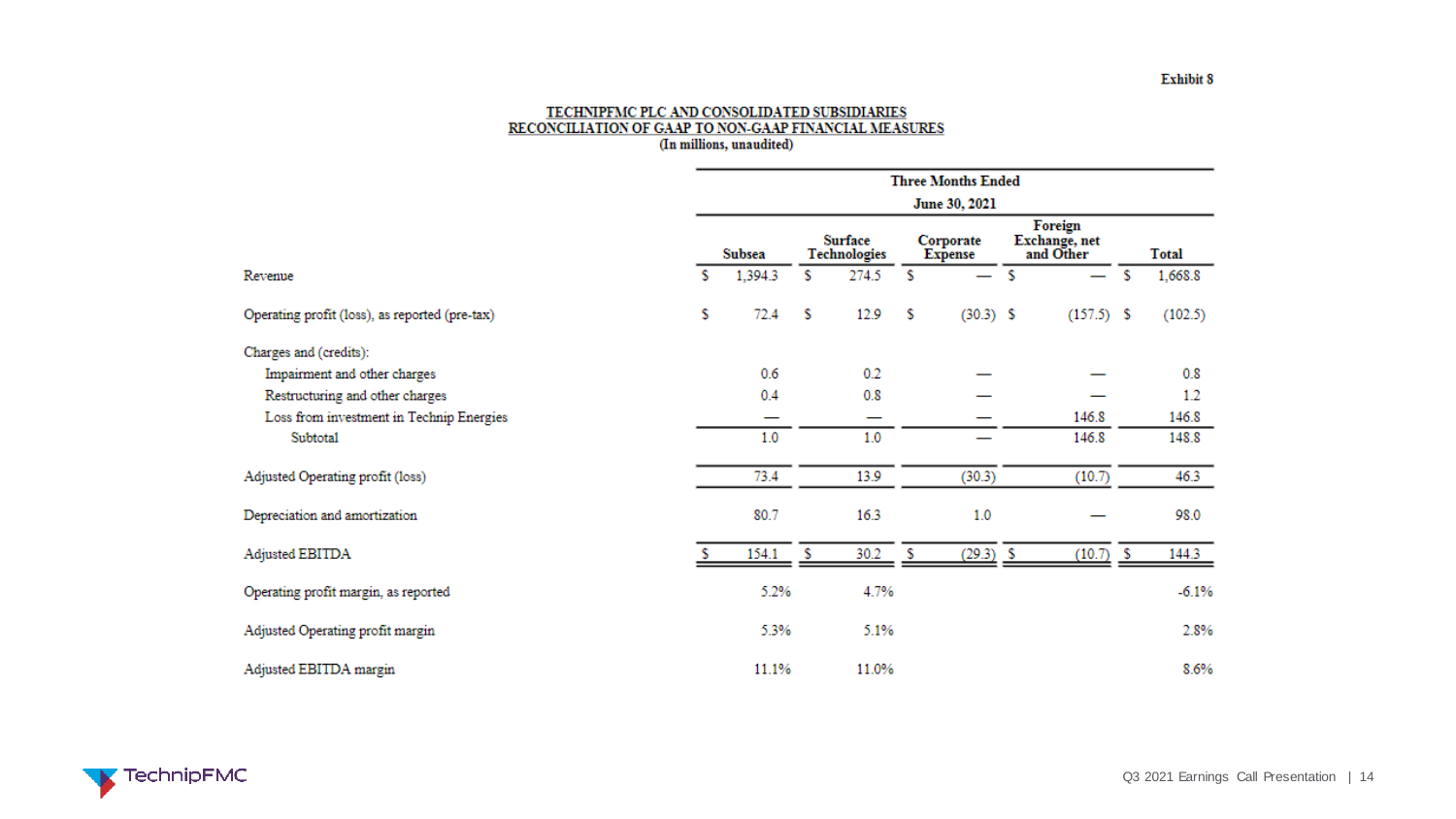# TECHNIPFMC PLC AND CONSOLIDATED SUBSIDIARIES<br>RECONCILIATION OF GAAP TO NON-GAAP FINANCIAL MEASURES<br>(In millions, unaudited)

|                                                |                           | <b>Three Months Ended</b> |    |                                |    |                             |   |                          |   |              |  |  |  |  |
|------------------------------------------------|---------------------------|---------------------------|----|--------------------------------|----|-----------------------------|---|--------------------------|---|--------------|--|--|--|--|
|                                                | <b>September 30, 2020</b> |                           |    |                                |    |                             |   |                          |   |              |  |  |  |  |
|                                                |                           | Subsea                    |    | <b>Surface</b><br>Technologies |    | Corporate<br><b>Expense</b> |   | Foreign<br>Exchange, net |   | <b>Total</b> |  |  |  |  |
| Revenue                                        | \$                        | 1,501.8                   | S. | 225.7                          | s  |                             | s | —                        | s | 1,727.5      |  |  |  |  |
| Operating profit (loss), as reported (pre-tax) | \$                        | 20.3                      | \$ | (7.0)                          | \$ | $(25.3)$ \$                 |   | $(14.6)$ \$              |   | (26.6)       |  |  |  |  |
| Charges and (credits):                         |                           |                           |    |                                |    |                             |   |                          |   |              |  |  |  |  |
| Impairment and other charges                   |                           | 17.6                      |    | 5.4                            |    |                             |   |                          |   | 23.0         |  |  |  |  |
| Restructuring and other charges                |                           | 7.1                       |    | 0.9                            |    | 1.4                         |   |                          |   | 9.4          |  |  |  |  |
| Direct COVID-19 expenses                       |                           | 18.7                      |    | 2.4                            |    |                             |   |                          |   | 21.1         |  |  |  |  |
| Subtotal                                       |                           | 43.4                      |    | 8.7                            |    | 1.4                         |   |                          |   | 53.5         |  |  |  |  |
| Adjusted Operating profit (loss)               |                           | 63.7                      |    | 1.7                            |    | (23.9)                      |   | (14.6)                   |   | 26.9         |  |  |  |  |
| Depreciation and amortization                  |                           | 82.3                      |    | 15.6                           |    | (3.7)                       |   |                          |   | 94.2         |  |  |  |  |
| Adjusted EBITDA                                |                           | 146.0                     | s  | 17.3                           | S  | $(27.6)$ \$                 |   | $(14.6)$ \$              |   | 121.1        |  |  |  |  |
| Operating profit margin, as reported           |                           | 1.4%                      |    | $-3.1%$                        |    |                             |   |                          |   | $-1.5%$      |  |  |  |  |
| Adjusted Operating profit margin               |                           | 4.2%                      |    | 0.8%                           |    |                             |   |                          |   | 1.6%         |  |  |  |  |
| Adjusted EBITDA margin                         |                           | 9.7%                      |    | 7.7%                           |    |                             |   |                          |   | 7.0%         |  |  |  |  |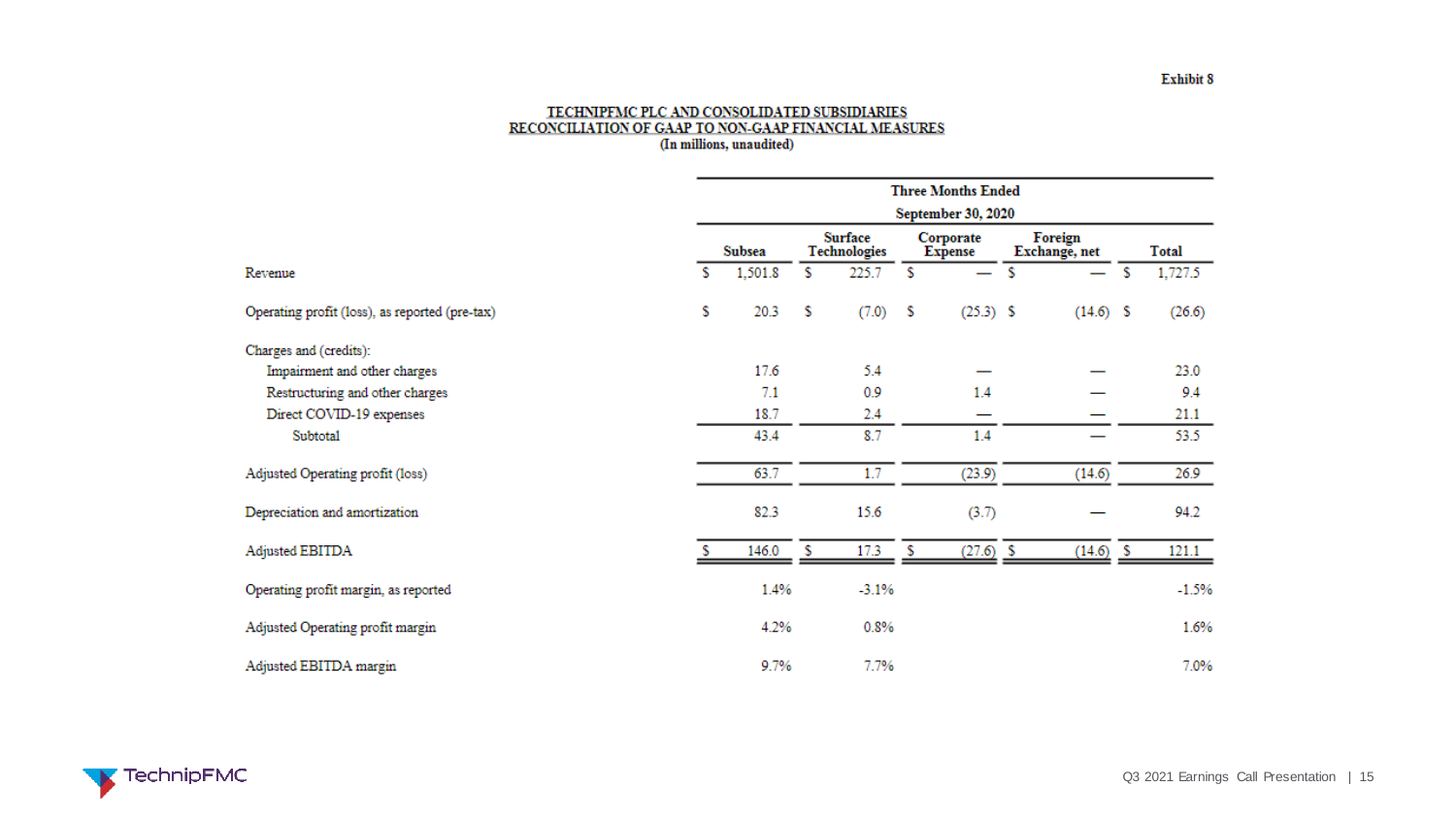#### TECHNIPFMC PLC AND CONSOLIDATED SUBSIDIARIES RECONCILIATION OF GAAP TO NON-GAAP FINANCIAL MEASURES (In millions, unaudited)

|                                                       | September 30,<br>2021 | <b>June 30,</b><br>2021 | December 31,<br>2020 |
|-------------------------------------------------------|-----------------------|-------------------------|----------------------|
| Cash and cash equivalents                             | 1.034.0               | 854.9 \$                | 1.269.2              |
| Short-term debt and current portion of long-term debt | (282.2)               | (297.7)                 | (624.7)              |
| Long-term debt, less current portion                  | (1,973.6)             | (2,180.2)               | (2,835.5)            |
| Net debt                                              | (1,221.8)             | $(1,623.0)$ \$          | (2,191.0)            |

Net (debt) cash, is a non-GAAP financial measure reflecting cash and cash equivalents, net of debt. Management uses this non-GAAP financial measure to evaluate our capital structure and financial leverage. We believe net debt, or net cash, is a meaningful financial measure that may assist investors in understanding our financial condition and recognizing underlying trends in our capital structure. Net (debt) cash should not be considered an alternative to, or more meaningful than, cash and cash equivalents as determined in accordance with U.S. GAAP or as an indicator of our operating performance or liquidity.

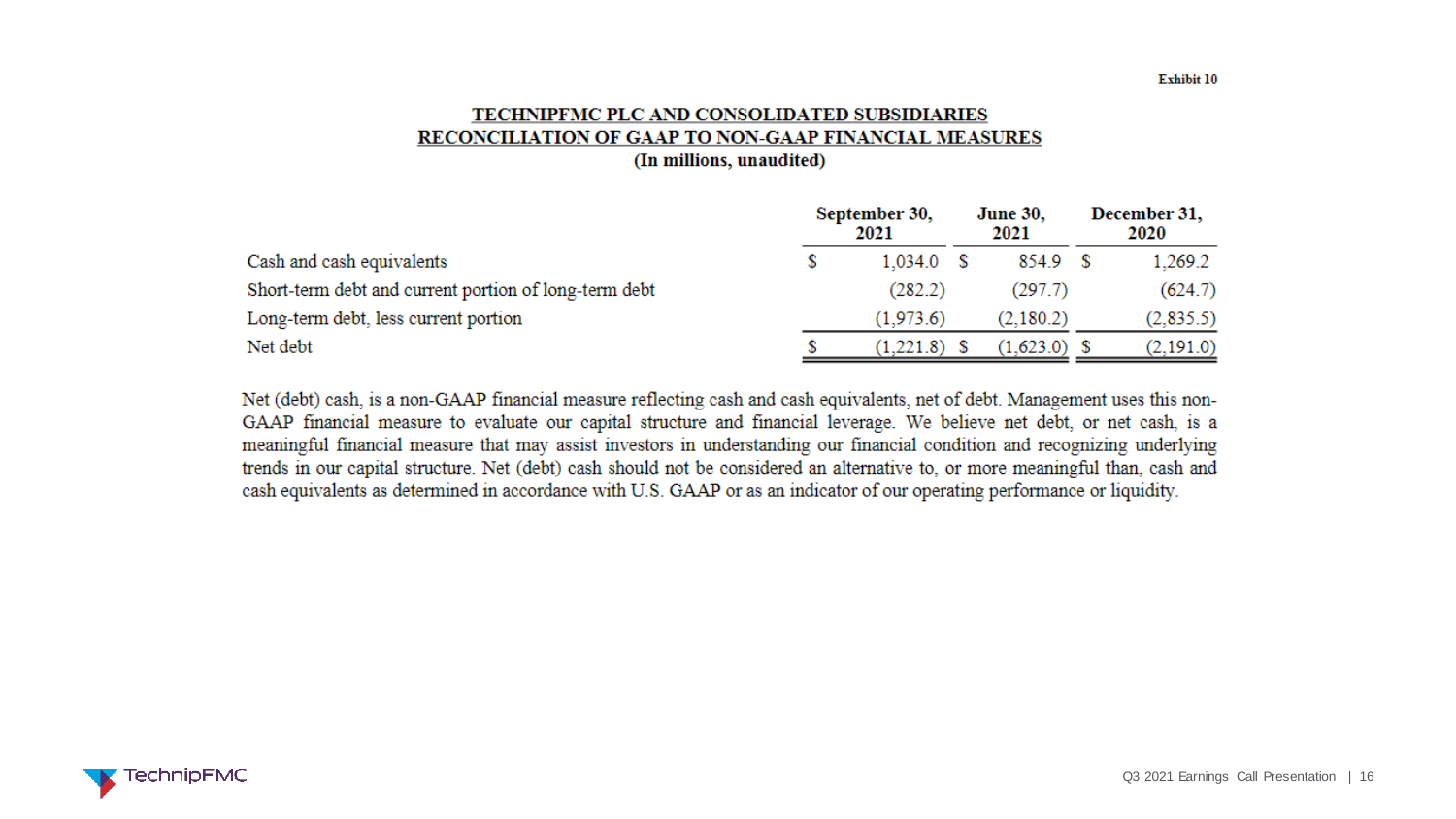#### TECHNIPFMC PLC AND CONSOLIDATED SUBSIDIARIES RECONCILIATION OF GAAP TO NON-GAAP FINANCIAL MEASURES (In millions, unaudited)

|                                                                     | <b>Three Months Ended</b><br>September 30, |         |  | <b>Nine Months Ended</b><br>September 30, |         |
|---------------------------------------------------------------------|--------------------------------------------|---------|--|-------------------------------------------|---------|
|                                                                     | 2021                                       |         |  | 2021                                      | 2020    |
| Cash provided by operating activities from continuing operations \$ |                                            | 135.9 S |  | 231.5 S                                   | 289.7   |
| Capital expenditures                                                |                                            | (47.3)  |  | (131.2)                                   | (227.3) |
| Free cash flow from continuing operations                           |                                            | 88.6    |  | 100.3                                     | 62.4    |

Free cash flow (deficit) from continuing operations, is a non-GAAP financial measure and is defined as cash provided by operating activities less capital expenditures. Management uses this non-GAAP financial measure to evaluate our financial condition. We believe from continuing operations, free cash flow (deficit) from continuing operations is a meaningful financial measure that may assist investors in understanding our financial condition and results of operations.